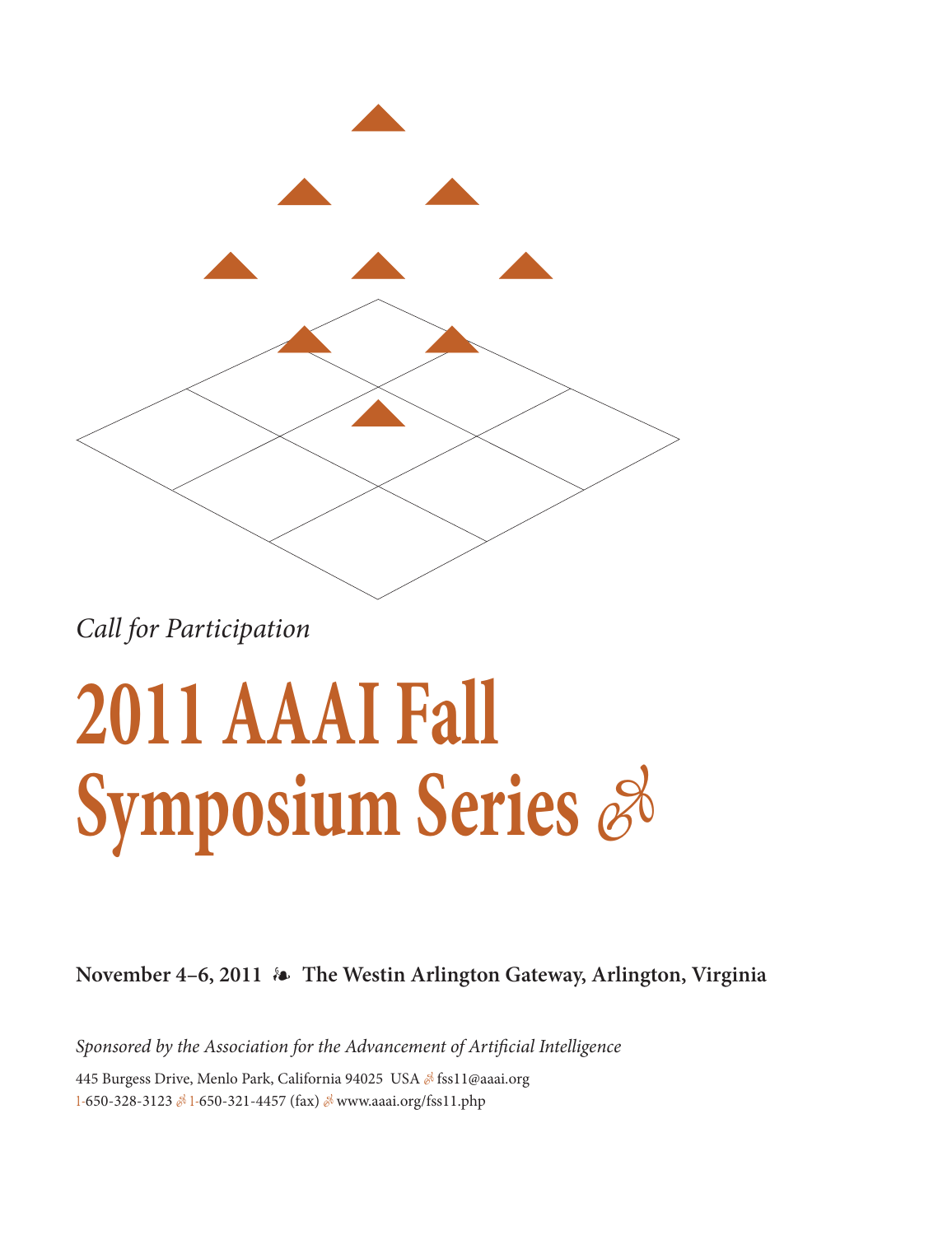

**T**he Association for the Advancement of Artificial Intelligence is pleased to present the 2011 Fall Symposium Series, to be held Friday through Sunday, November 4–6, at the Westin Arlington Gateway in Arlington, Virginia. The Symposium Series will be preceded on Thursday, November 3 by a one-day AI funding seminar. The titles of the seven symposia are as follows:

- Advances in Cognitive Systems
- Building Representations of Common Ground with Intelligent Agents
- Complex Adaptive Systems: Energy, Information and Intelligence
- Multiagent Coordination under Uncertainty
- Open Government Knowledge: AI Opportunities and Challenges
- Question Generation
- Robot-Human Teamwork in Dynamic Adverse Environment

An informal reception will be held on Friday, November 4. A general plenary session, in which the highlights of each symposium will be presented, will be held on Saturday, November 5.

Symposia will be limited to 40–60 participants each. Participation will be open to active participants as well as a limited number of interested individuals on a first-come, first-served basis. Each participant will be expected to attend a single symposium. Technical reports will be prepared and distributed in electronic format (CD) only to the participants in each symposium. Registration information will be available on the AAAI web site in August 2011

To obtain registration information, write to: AAAI Fall Symposium Series 445 Burgess Drive Menlo Park, CA 94025-3442 650-328-3123 650-321-4457 (fax) fss11@aaai.org www.aaai.org/Symposia/Fall/fss11.php

### **Submission Requirements**

Interested individuals should submit a paper or abstract by the deadline listed in the box. For AAAI formatting guidelines, please see the Author Instructions Pages on the AAAI website (www.aaai.org/Publications/Author/author.php). All papers published by AAAI must follow these instructions without exception. Papers that do not follow the guidelines cannot be published. Please mail your submissions directly to the chair of the individual symposium according to their directions. Do not mail submissions to AAAI.

See the appropriate section in each symposium description for specific submission requirements.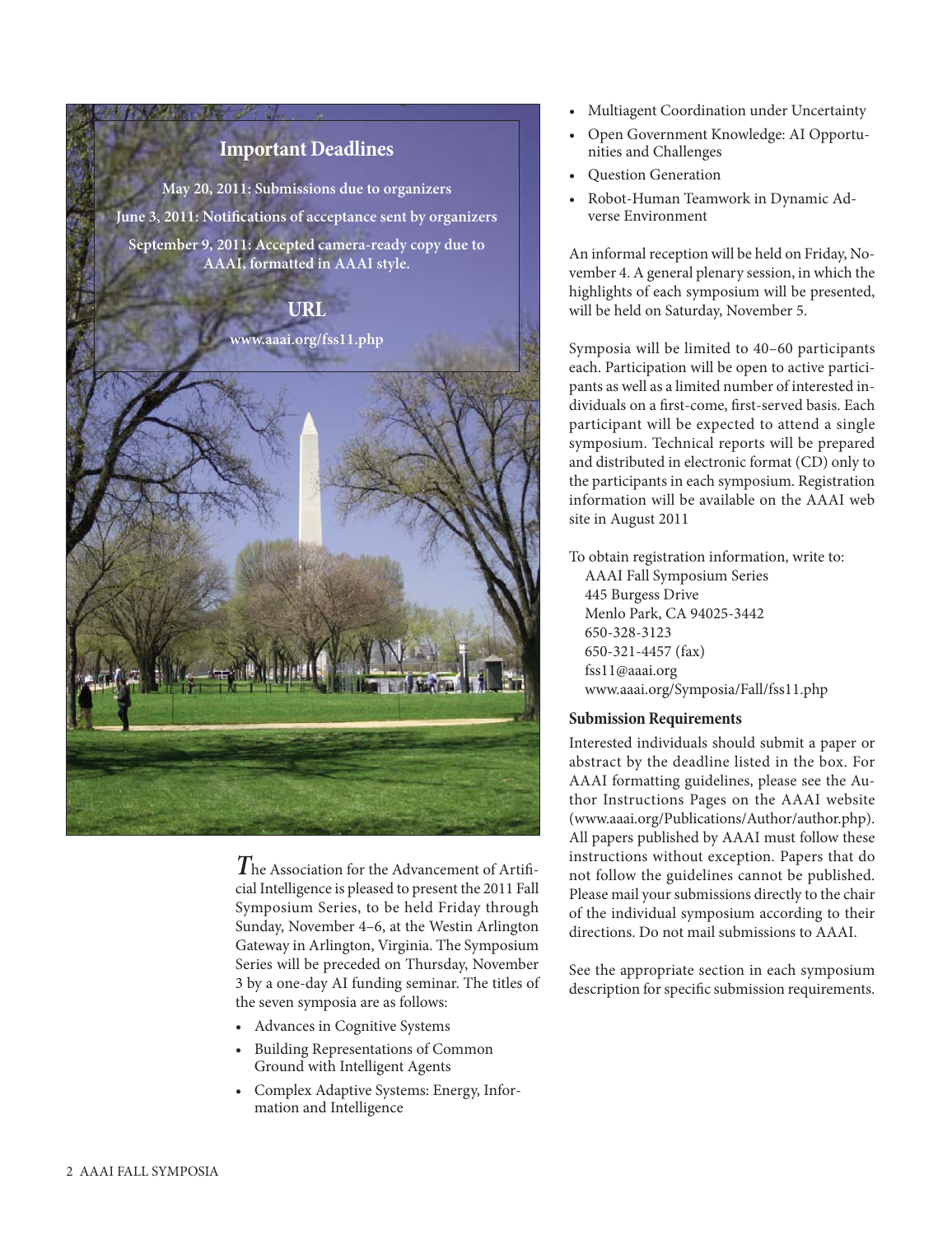**O**ver the past 25 years, artificial intelligence has made substantial progress on many fronts, but only at the expense of fragmenting into subfields that emphasize incremental progress on narrowly defined tasks. However, there remains a need for research that pursues the discipline's original goal of developing intelligent systems that demonstrate the full range of human cognitive abilities. Many AI researchers remain committed to this goal, but they have no common place to meet and report their results.

The AAAI Fall Symposium on Advances in Cognitive Systems will provide such a venue, bringing together people with interests in human-level intelligence, complex cognition, integrated intelligent systems, cognitive architectures, commonsense reasoning, and related topics. The meeting will examine a variety of issues related to the representation and organization of complex mental structures, their use in multistep cognition, and their acquisition from experience or instruction. These may include any functional capability needed to create and understand complete cognitive systems, including reasoning and inference, problem solving, language processing, high-level execution, structural learning and knowledge capture, social cognition, and metareasoning.

Because the symposium aims to encourage research toward broader understanding of intelligence, its criteria for selecting contributions will differ from traditional ones. Progress may take many forms, including demonstrating new functionality, integrating different facets of intelligence, presenting a novel approach to an established problem, explaining complex cognition in humans, and formally analyzing difficult tasks. Descriptions on new problems or testbeds that challenge existing approaches are especially welcome. Reports on incremental variants of existing methods, minor improvements on performance metrics for established tasks, or mathematical analyses of component algorithms are not in themselves relevant to this meeting unless they aid progress toward cognitive systems with broad functionality.

### **Format**

The meeting will involve a mixture of regular presentations based on submitted papers and invited talks on topics that have received little attention in the literature, with the latter followed by invited commentaries and general discussion. To encourage interaction among attendees, we will reserve substantial time after talks for questions and answers.

### **Submissions**

Because attendance at the meeting will be selective, researchers who would like to participate must submit a brief statement of interest at the symposium supplemenary web site, along with links to one or more papers they have written in the area of cognitive systems. The organizing committee will use this information to determine whether to invite applicants to participate in the meeting.

We also invite researchers to submit papers for presentation at the event. Submitted papers should follow the AAAI two-column format and should be no more than eight (8) pages in length. Any papers that diverge from this format or that exceed this length will be returned without review. In addition, each submission should state explicitly the problem or capability it addresses, describe its response to this problem, make claims about this approach, and provide evidence in support of these claims. Every paper should also discuss related efforts, examine limitations of the reported work, and outline plans for future research.

Accepted papers will appear in a AAAI technical report that will be available at the meeting. To improve overall quality of these publications, some submissions may be accepted on a conditional basis. To increase participation despite a limited number of speaker slots, we expect to accept some submissions for poster presentation at the meeting.

### **Organizing Committee**

Paul Bello (Office of Naval Research), Nick Cassimatis (Rensselaer Polytechnic Institute), Kenneth Forbus (Northwestern University), John Laird (University of Michigan, Ann Arbor), Pat Langley (Arizona State University), Sergei Nirenburg (University of Maryland, Baltimore County)

### **Supplementary Website**

For more information, please see the supplementary symposium website (www.cogsys.org/acs/ 2011/home).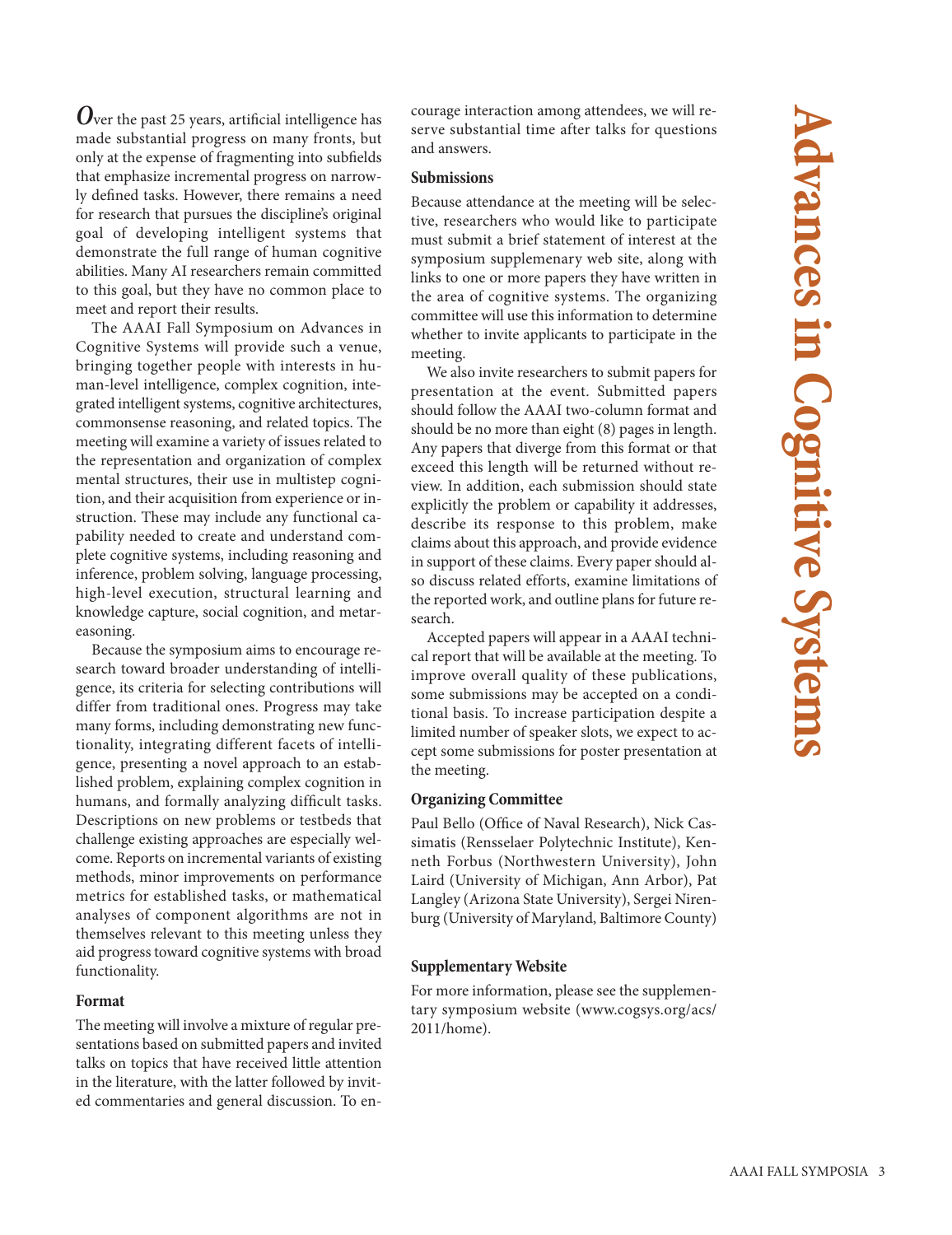# **Building Representations of Common Ground with Intelligent Agents** mmon Ground

**M**uch of the success of natural language interaction is caused by the participants' mutual understanding of the circumstances surrounding the communication. These circumstances range from reminiscing about a shared experience, such as a birthday party, to coordinating fire-fighting efforts amongst a team using joint beliefs about mutual capabilities. This mutual understanding of perceived context is termed "common ground," and is made up of all of the background and shared information that will lead to the eventual success of the communication. Some measure of common ground is used in most, if not all, successful interactions between human actors. For humans to have a convincing and beneficial experience interacting with intelligent agents, the agents must have mechanisms that support the fundamentals of common ground. Otherwise, the consequence may be unsuccessful and incomplete interactions.

This symposium aims to bring together researchers from robotics, artificial intelligence, human-computer interaction, computational linguistics, and cognitive modeling to share their diverse perspectives on common ground and its component factors. This investigation of how existing work explicitly or implicitly uses aspects of common ground will bring us closer to a practical approach for a complete common ground in intelligent, computational agents. Work to be presented may consist of currently implemented applications that contain common ground components, theoretical formalisms of these components, proposed frameworks, and work in progress.

### **Topics**

Components of common ground include, but are not limited to, the following:

- Background knowledge
- World knowledge
- **Presuppositions**
- Mutual knowledge
- Mutual beliefs
- Beliefs about beliefs
- Conversational maxims
- Shared experiences

Examples of how these components may have been incorporated into current work include the following:

- Building of shared histories between actors
- Representations of beliefs or beliefs about beliefs
- Identifying and representing suppositions and presuppositions
- Reasoning about other actors' beliefs
- Creating untruthful or deceptive common ground
- Formalizations of any common ground component
- Agents or models which use common ground components in interaction
- Discourse or dialogue models which use some aspect of common ground
- Extraction of perlocutionary actions or effects from utterances
- Inferring common ground
- Using common ground to ground referents

### **Submissions**

Extended abstracts (500 word maximum) are due on 5/30/2011. If chosen, full papers need to be 6- 8 pages in length and follow AAAI's formatting requirements. For submission instructions, please see the symposium supplementary site.

### **Organizing Committee**

Sam Blisard (Naval Research Laboratory), Will Bridewell (Stanford Center for Biomedical Informatics Research), Wende Frost (Naval Research Laboratory), Arthi Murugesan (Naval Research Laboratory), Candace Sidner (Worcester Polytechnic Institute), Alan Wagner (Georgia Tech Research Institute) previous two days.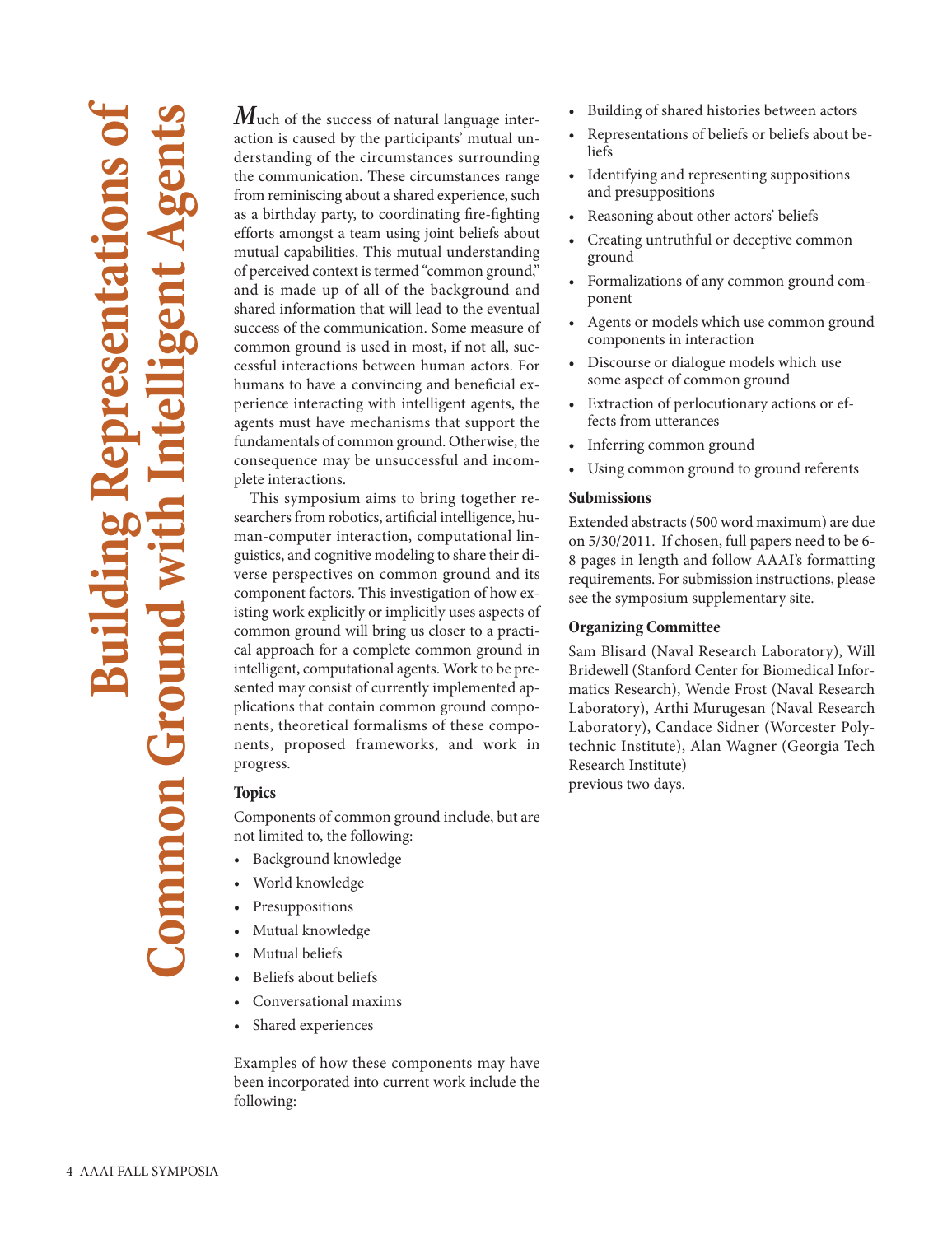**C**omplex adaptive systems (CAS) and related technologies have proven to be a powerful framework for understanding system-level phenomena across the physical, natural, and social science. We characterize a general CAS model as having a significant number of autonomous agents that utilize one or more levels of feedback; exhibit emergent properties and self-organization; or produce nonlinear dynamic behavior.

This symposium's theme addresses fundamental issues for understanding complex phenomena: energy, information, and intelligence. This theme builds upon the previous years' focus of threshold effects (2009) and resilience, robustness, and evolvability (2010).

Energy in a complex adaptive system is often more than merely physical energy; it is anything that drives and constrains the system. Agents must cooperate and/or compete for limited resources, whether these resources are "energy," "power," "food," "money," or some other system resource. The success or failure of various agent strategies depends on their effectiveness in acquiring and utilizing these resources.

Information represents any form of verbal, nonverbal, or even nonhuman communication. Information represents what the agents know or learn about their local environment. Papers relating to the theme of information may, for example, cover signal patterns and effects, signal processing, or information storage (memory). Flows of information itself may also be the focus of CAS research, such as in models of political dissent, social contagion, or the dynamical flows across networks.

Intelligence encompasses how agents react to any information that they acquire from the environment, as well as the system-level properties that emerge from these actions and reactions through patterns of correlated feedbacks. Thus, intelligence may refer to the agents themselves or to the system as a whole. Such intelligence can exist at almost any level of complexity, from simple examples of swarm intelligence to complex human cognition.

### **Format**

Our symposium will have invited talks from leaders in the field, as well as paper presentations on both completed and speculative work. Due to the nature and the novelty of the theme, it is essential to allow ample time for both open-ended and targeted discussions; as such, we will hold panel discussions, round-table talks, and smaller breakout groups to allow for a spirited interaction among participants.

### **Submissions**

Submissions for full papers should be no more than 10 pages, including references. Extended abstracts are acceptable as well, with the caveat that longer papers give the Program Committee more information to make reasonable judgments. Submissions for either papers or panel proposals can be made at the same URL through the Easy-Chair submission site (see the supplementary website for details). Please use Times Roman 10 point font in the AAAI two column format for your paper and panel submissions. AAAI formatting guidelines can be found here. Downloadable templates for the AAAI format are also available there.

Please note: it is not required to have all the formatting exactly right at the time of submission. However, a close approximation will not only ensure that you are reasonably close to the length limits, but will also save time in making the final adjustments for camera-ready submissions, due in early September.

### **Organizing and Program Committee**

Mirsad Hadzikadic, Chair (University of North Carolina, Charlotte), Ted Carmichael, cochair (University of North Carolina, Charlotte), Mark Altaweel (University of Chicago), Tony Beavers (University of Evansville), Aaron Bramson (University of Toronto), Patrick Grim (SUNY Stony Brook), Ardeshir Kianercy (University of Southern California), Kiran Lakkaraju (Sandia National Laboratory), Megan Olsen (UMass Amherst), Jonathan Ozik (Argonne National Laboratory), Mark Pizzato (University of North Carolina, Charlotte), Bill Rand (University of Maryland), Bob Reynolds (Wayne State University), Molly Rorick (Yale University), John Stamper (Carnegie Mellon University), Forrest Stonedahl (Northwestern University), Tina Yu (Memorial University of Newfoundland).

### **Supplementary Website**

For more information about this symposium, and for submission guidelines and links, please visit the supplementary website (sites.google.com/site/ complexadaptivesystems2011), or email cochair Ted Carmichael at tedsaid@gmail.com.

## **Energy, Information, and Intelligence Complex Adaptive Systems:**  Intelligence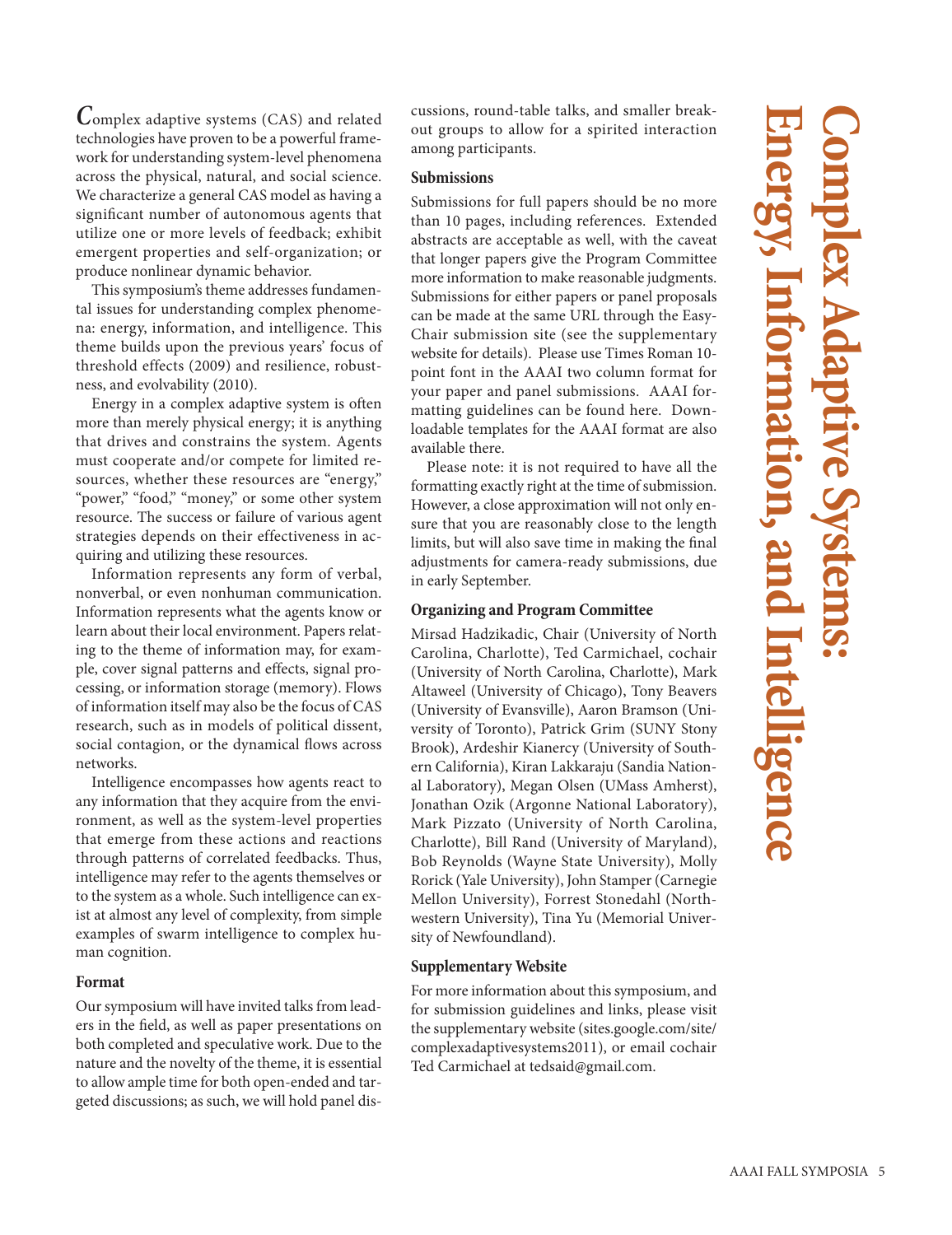**I**n domains ranging from earth observing sensor webs to collaborating ambulances or fire fighters during disaster rescue or software personal assistants scheduling meetings to "coordinators" assisting in executing military missions or exploration of underwater terrains using AUVs (autonomous underwater vehicles) to handling large scale humanitarian logistics, multiple intelligent agents need to coordinate in the presence of uncertainty to achieve team goals. While there have been many interesting models and frameworks presented for addressing and solving various subaspects of the problem, the algorithms employed for solving the models have had to trade off between richness in representation and scalability. In fact, the key hindrances to achieving scalable and quality guaranteed coordination between agents are as follows:

Uncertainty: This can arise due to: probabilistic effects of actions taken by agents, inability of agents (either individually or collectively) to completely observe the world, partial availability or unavailability of communication, partially known or unknown motivations of other agents and so on.

Coordination horizon: The total number of decision epochs for which agents need to coordinate affects the solution methodology. Depending on the number of decision epochs left and the history of agent decisions, the coordination decision at the current decision epoch can change. Such dependence on history makes the coordination computationally expensive and one of the key reasons for reduced scalability.

Objective: Due to the lack of certainty about the world, the goal can be one of: (1) Maximize expected value of all the agents involved; (2) Maximize the probability of achieving the goal; (3) Minimize or prevent certain bad states of the world; and many others.

Researchers from various communities, such as artificial intelligence, operations research, game theory and logistics (supply chain) communities, have been actively pursuing the various aspects (mentioned above) of the problem. The goal of this symposium is to bring together these researchers to discover or better understand the commonalities in the hope of making fundamental breakthroughs in the field. As such, we invite papers from researchers from these communities and we expect to discuss current contributions and potential future research directions.

### **Submissions**

Please send in your paper submissions to pradeepv@smu.edu.sg. Submissions can be a maximum of 8 pages in the AAAI style. Please use the AAAI author kit. Submissions will be evaluated based on relevance, significance, originality and clarity. Accepted papers will be allocated time to present their paper at the symposium.

### **Organizing Committee**

Pradeep Varakantham (Singapore Management University), Janusz Marecki (IBM T. J. Watson) , William Yeoh (University of Massachusetts, Amherst), Paul Scerri (Carnegie Mellon University)

### **Supplementary Website**

For more information see the supplementary symposium web site (www.mysmu.edu.sg/faculty/pradeepv/aaaifs.html).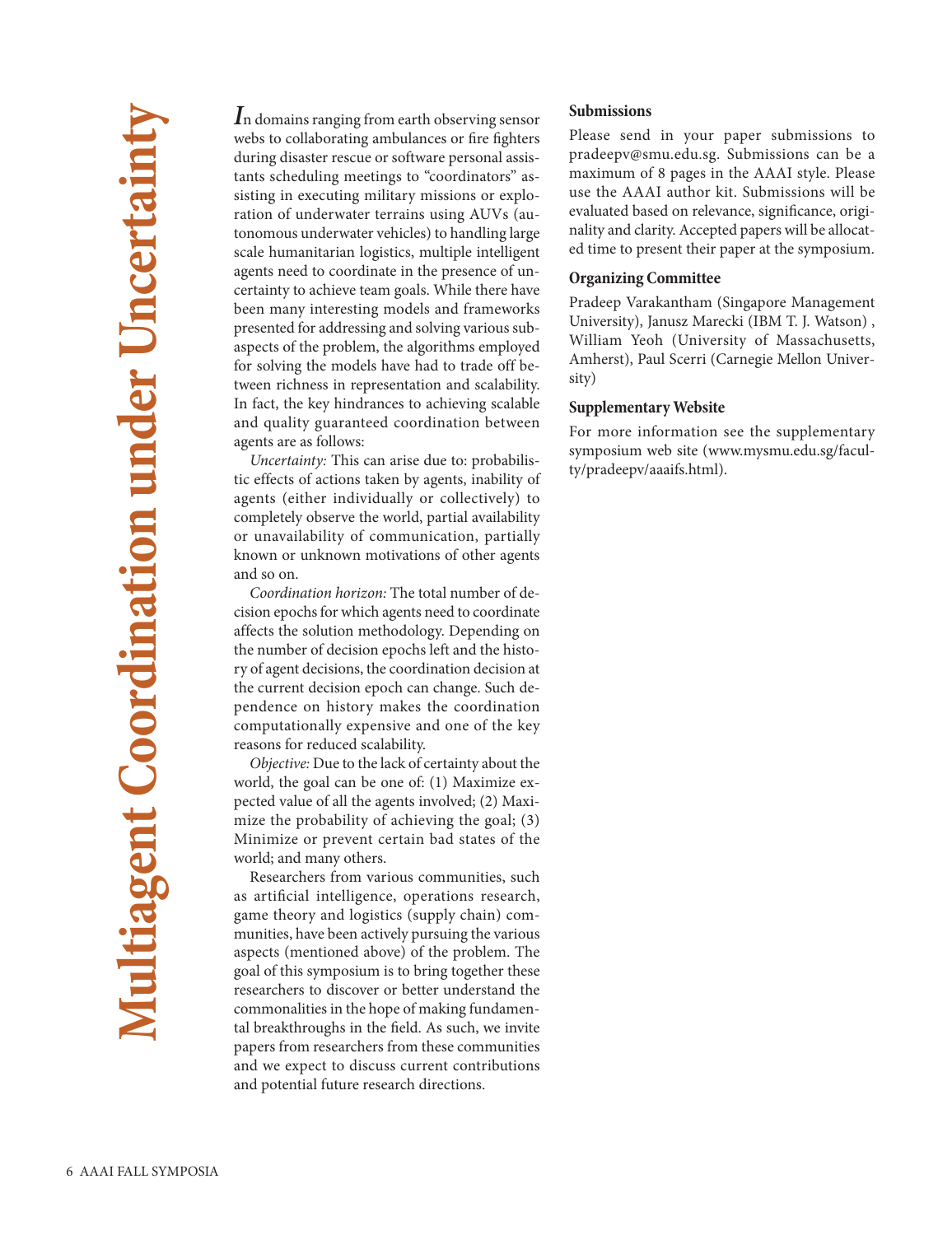**T**he 2011 AAAI Fall Symposium on Open Government Knowledge: AI Opportunities and Challenges seeks papers on all aspects of publishing public government data as reusable knowledge on the web. Both long papers presenting research results and shorter papers describing late breaking work, outlining implemented systems, identifying new research challenges, or articulating a position are invited.

Websites like data.gov, research.gov and US-ASpending.gov aim to improve government transparency, increase accountability, and encourage public participation by publishing public government data online. Although this data has been used for some intriguing applications, it is difficult for citizens to understand and use. This symposium will explore how AI technologies such as the semantic web, information extraction, statistical analysis and machine learning can be used to make the knowledge embedded in the data more explicit, accessible and reusable. The symposium's location of Washington, DC will facilitate the participation of U.S. federal government agency members and enable interchange between researchers and practitioners. We also expect attendance of international open government data players (UK and Australia, for example).

Relevant topics include the automatic and semiautomatic creation of linked data resources, ontologies for government data, entity linking and coreference detection between linked data resources, adding temporal qualifications to government data, creating mash-ups with open government data, linked open government data analysis, metadata for provenance, certainty and trust, policies for information sharing, privacy and use, social networks and government data, machine learning applied to government data, data visualization techniques, and applications.

This symposium will include a mix of invited talks, paper presentations, panels, system demonstrations, a poster session, and discussions. We plan to have several invited speakers drawn from government, academia and industry. We will run panels on the emerging challenges and best practices, including how to enhance transparency and interoperability within an agency and across different agencies and countries, and how to promote nationwide health information network that effectively integrates government-curated public records and citizens' personal health data.

### **Submissions**

We invite submissions of full papers (up to eight pages) presenting research results and short papers (up to four pages) defining a position, articulating a new problem or describing a working system. Papers must be prepared in AAAI format and submitted using the OGK2011 easychair site (www.easychair.org/conferences/?conf=ogk20 11)

### **Organizing Committee**

Li Ding (RPI), Tim Finin (UMBC), Lalana Kagal (MIT), and Deborah McGuinness (RPI). Program committee members and additional information are listed on the supplementary symposium site.

### **Supplementary Website**

For more information, please see the supplementary symposium website (tw.rpi.edu/web/event/ AAAI/2011/Fall\_Symposium\_OGK).

**AI Opportunities and Challenges Open Government Knowledge: LLES 21**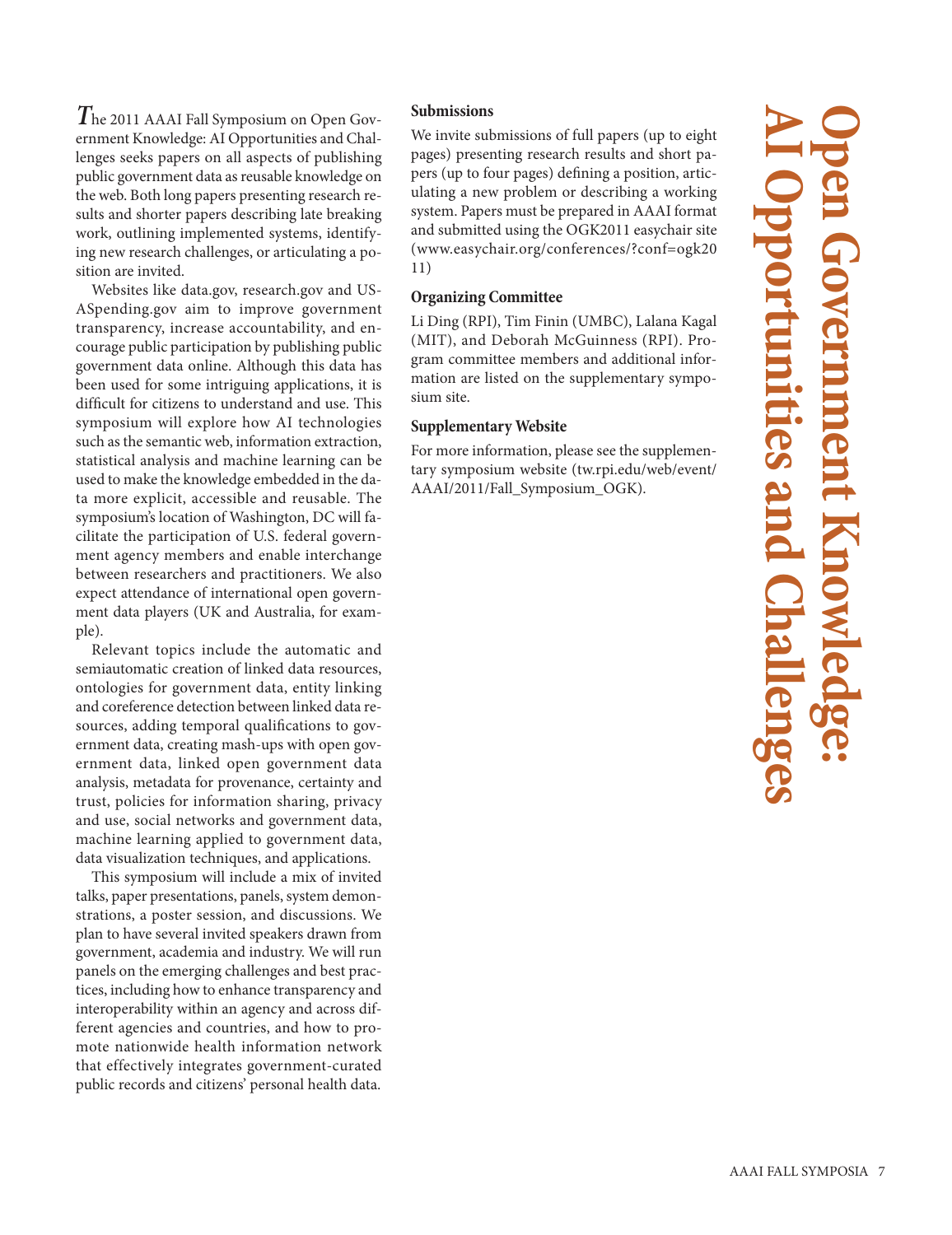**A**sking questions is a fundamental cognitive process that underlies higher-level cognitive abilities such as comprehension and reasoning. Ultimately, question generation allows humans, and in many cases artificial intelligence systems, to understand their environment and each other. Research on question generation (QG) has a long history in artificial intelligence, psychology, education, and natural language processing. One thread of research has been theoretical, with attempts to understand and specify the triggers (for example, knowledge discrepancies) and mechanisms (for example, association between type of knowledge discrepancy and question type) underlying QG. The other thread of research has focused on automated QG, which has far-reaching applications in intelligent technologies, such as dialogue systems, question answering systems, web search, intelligent tutoring systems, automated assessment systems, inquiry-based environments, adaptive intelligent agents and gamebased learning environments.

This symposium will foster theoretical and applied research on computational and cognitive aspects of QG bringing together participants from diverse disciplines including, but not limited to, natural language processing, artificial intelligence, linguistics, psychology, and education.

### **Topics**

We invite submissions that deal with theoretical, empirical, and computational aspects of question generation, encouraging completed as well as speculative or in-progress work. Topics will include, but will not be limited to, the following:

- Cognitive models of QG
- Question taxonomies
- Empirical approaches to QG
- QG tasks and subtasks
- Evaluation methods for QG (human, automatic, semiautomatic)
- Corpus annotation schemes for QG
- Automated question assessment
- Representation language(s) for data/resource sharing between QG systems
- Impact of NLP technologies on QG tasks
- Context-sensitive question type selection or ranking
- Descriptions of implemented systems or components
- Applications of QG (intelligent tutoring systems, dialogue systems, web querying, querying over information repositories, and so on.)
- Generation from different inputs knowledge bases, ontologies, text, queries
- QG system implementations description

### **Submissions**

We invite submissions of full papers (up to 8 pages, including references) and short papers (up to 4 pages, including references) for poster and/or oral presentations. Presenters of system implementations will be given the option of presenting their work as a demo, a poster, or a combination of both. Submission questions should be directed to the organizers at qg2011@googlegroups.com.

### **Organizing Committee**

Arthur Graesser (University of Memphis, USA), James Lester (North Carolina State University, USA), Jack Mostow (Carnegie Mellon University, USA), Rashmi Prasad (University of Pennsylvania, USA), Svetlana Stoyanchev (The Open University, UK)

### **Supplementary Website**

For more information about the symposium see the supplementary symposium web site (questiongeneration.org/QG2011).